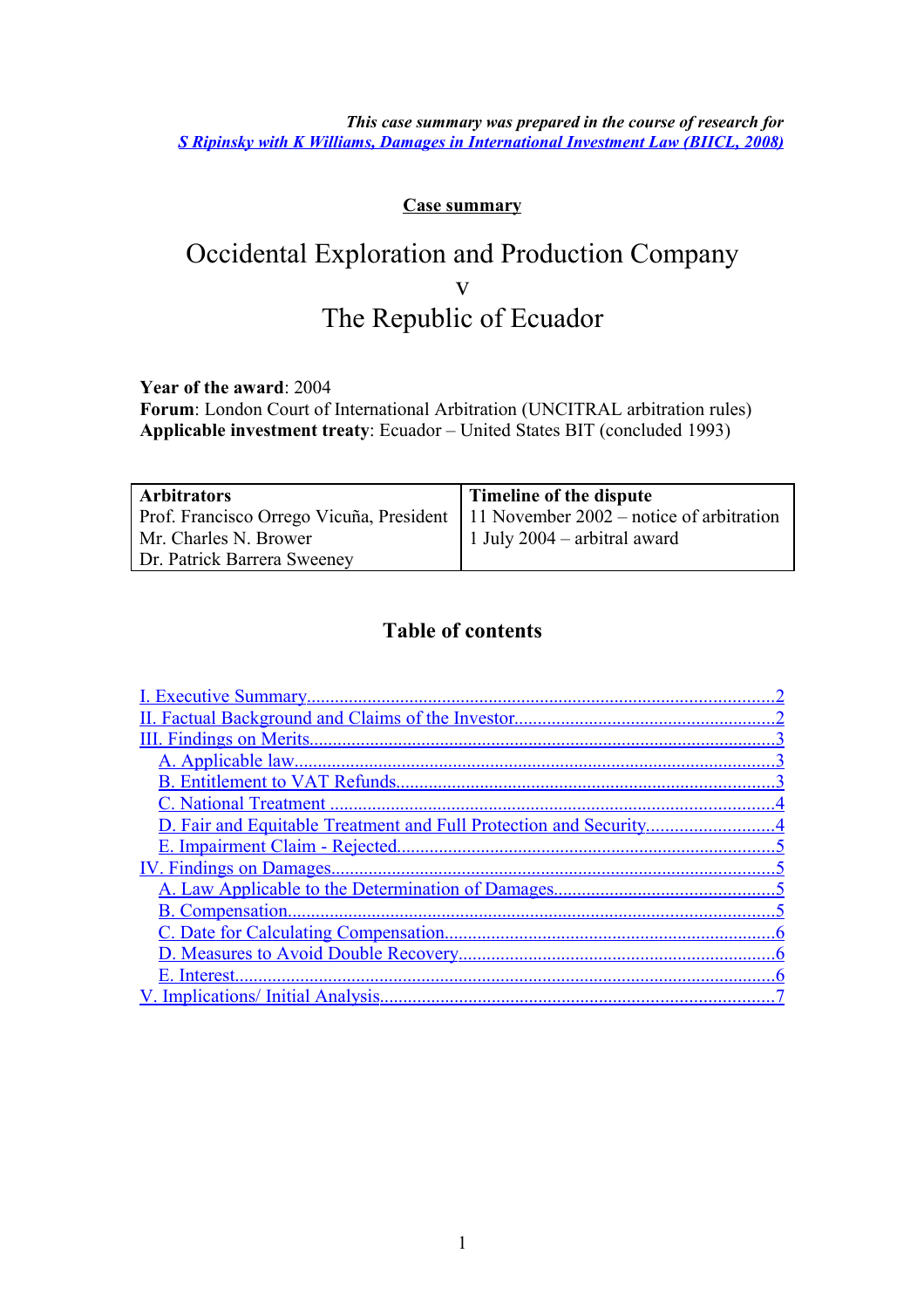## <span id="page-1-1"></span>**I. Executive Summary**

"Occidental", a US company, was engaged in exploration and production of oil in Ecuador, under a 1999 contract with an Ecuadorian State-owned corporation. In 2000-2001 Occidental was regularly reimbursed amounts of VAT paid by it on purchases required for its activities. However, in mid-2001 the Ecuadorian tax authority issued resolutions denying all further applications for VAT refunds by Occidental and requiring the return of the amounts previously reimbursed – on the grounds that VAT reimbursement was already accounted for in the contract.

In 2002, Occidental instituted arbitral proceedings against Ecuador under the Ecuador – United States BIT claiming multiple violations of BIT provisions, including those on national treatment, fair and equitable treatment and full protection and security, prohibition of arbitrary or discriminatory measures and expropriation. Occidental requested to be reimbursed for all VAT amounts already paid on goods and services used for the production of oil for export, as well as for future VAT amounts (US\$ 201 million in total).

The Tribunal found that the contract did not include VAT refunds, and that the Claimant was entitled to such refunds under the Ecuadorian tax legislation and the law of the Andean Community. The Tribunal found further that the treatment accorded by Ecuador to the Claimant was less favourable than that accorded to certain national investors who continued to benefit from VAT refunds, which constituted a violation of the national treatment obligation. The Tribunal also found that Ecuador's conduct violated the obligations to accord fair and equitable treatment and full protection and security. Other BIT claims were rejected.

In compensation, the Tribunal awarded the amounts of VAT paid by Occidental, whose refund was requested by it and denied by Ecuador, as well as the amounts of VAT paid by Occidental but not requested for refund. As a "conservative measure", the Tribunal reduced the total amount by 1.5% to account for possible impropriety of invoices and other defects. The Tribunal refused to award future damages, i.e. the amounts of VAT to be paid and refunded in the future, as "contingent and indeterminate". The Tribunal took measures to prevent Occidental from obtaining 'double recovery' given that domestic proceedings dealing with the same matter were still pending at the time of the arbitral award. Interest was awarded using, as a basis, Ecuadorian legislation applicable to delays of tax obligations but reduced the resultant amount by 50%.

### <span id="page-1-0"></span>**II. Factual Background and Claims of the Investor**

In 1999, Occidental Exploration and Production Company ("Occidental"), a US company, entered into a participation contract ("the Contract") with Petroecuador, a State-owned corporation of Ecuador, to undertake exploration for and production of oil in Ecuador.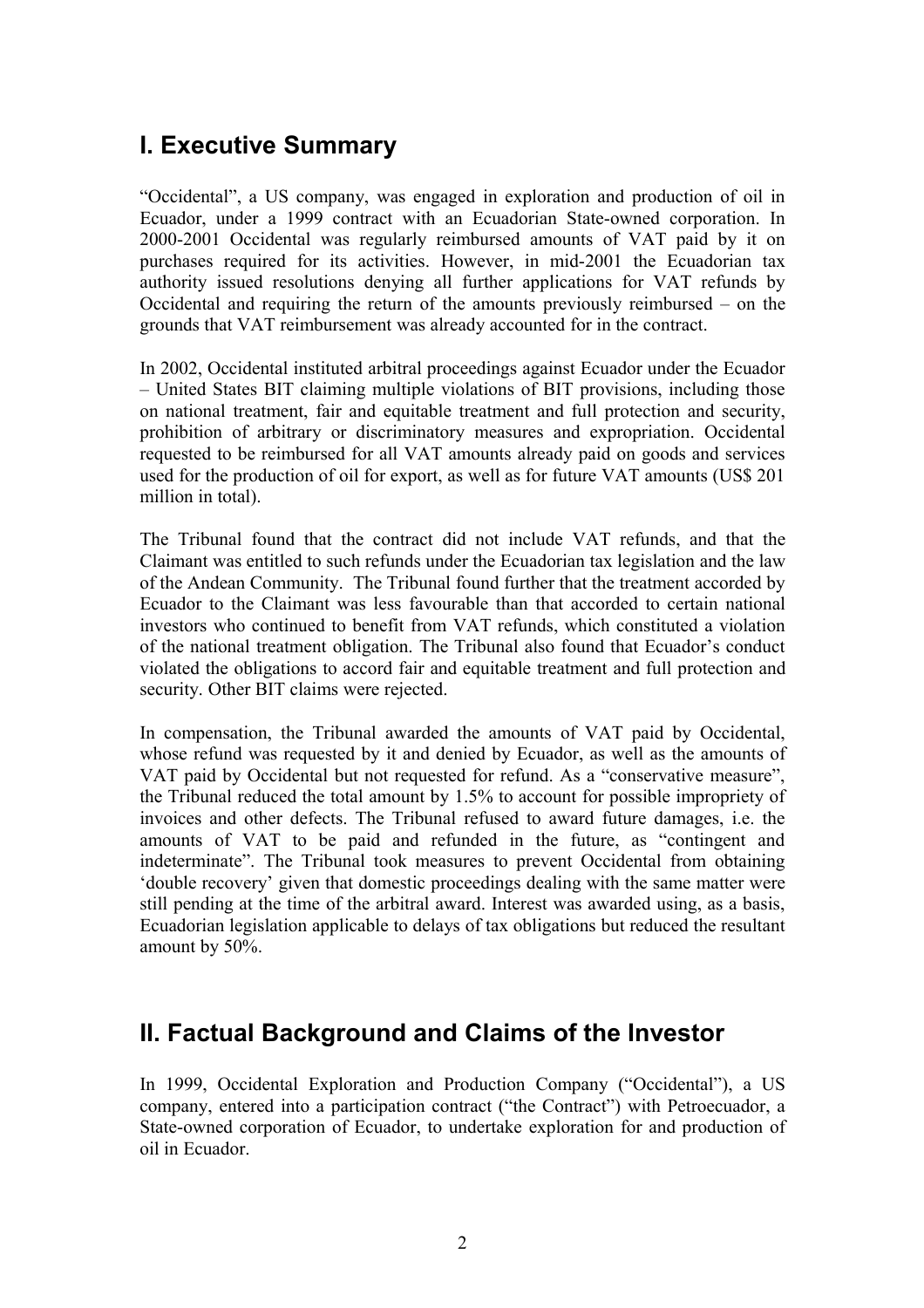Occidental applied regularly to the *Servicio de Rentas Internas* (SRI), an Ecuadorian tax authority, for reimbursement of Value-Added Tax ("VAT") paid by Occidental on purchases required for its exploration and exploitation activities under the Contract; these refunds were granted on a regular basis.

In mid-2001, however, SRI issued resolutions denying all further applications for VAT refunds by Occidental and other companies in the oil sector and requiring the return of the amounts previously reimbursed. These SRI resolutions were based on the opinion that VAT reimbursement was already accounted for in the Contract's participation formula.

Occidental filed four lawsuits in Ecuadorian tax courts objecting to the above mentioned resolutions as inconsistent with Ecuador's legislation in force; these lawsuits were still pending at the time of arbitral award.

In 2002, Occidental instituted arbitral proceedings against Ecuador under the Ecuador – United States BIT (concluded in 1993, in force since 1997), claiming that the measures adopted by the SRI were in breach of the following BIT obligations:

- fair and equitable treatment:
- national treatment:
- not to impair by arbitrary or discriminatory measures the management, use and enjoyment of the investment; and
- not to expropriate directly or indirectly all or part of that investment. (para.36)

Occidental requested to be refunded all VAT already paid by it on goods and services used for the production of oil for export (approx. US\$ 80 million including interest), and claimed future VAT refunds (US\$ 121.3 million). (paras.21-22)

### <span id="page-2-2"></span>**III. Findings on Merits[1](#page-2-3)**

#### <span id="page-2-1"></span>*A. Applicable law*

The Tribunal discussed the (preliminary) issue of whether the Claimant was entitled to VAT refunds in light of the Contract, Ecuadorian tax legislation, decisions of the Andean Community and the law of the World Trade Organization. The essence of the dispute, however, related to violations of the BIT; to establish such violations and relevant remedies, the Tribunal applied provisions of the BIT and international law (para.93)

### <span id="page-2-0"></span>*B. Entitlement to VAT Refunds*

<span id="page-2-3"></span><sup>&</sup>lt;sup>1</sup> In its award, the Tribunal also ruled on the issues of jurisdiction and admissibility (paras.37-92) which are not covered in this summary. Suffice is to note that, among other findings in that section, Occidental's expropriation claim was dismissed by the Tribunal as inadmissible.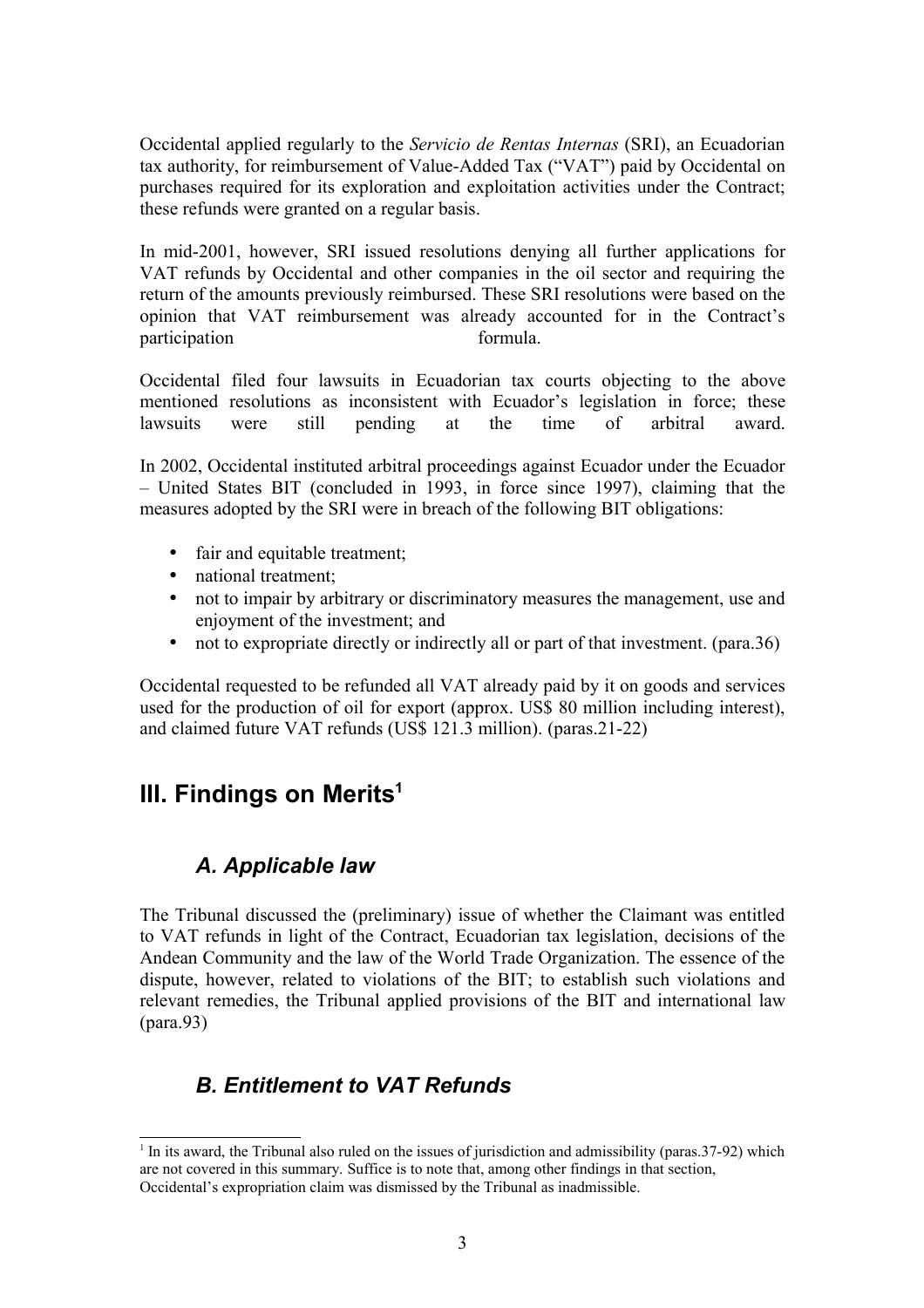Before proceeding to the BIT claims, the Tribunal concluded that:

- the Contract's participation formula did not include VAT refunds (paras.110, 112, 115);
- the Ecuadorian tax legislation granted the right to VAT refunds to all exporters, including those in the oil sector (para.143); and
- under the law of the Andean Community, the Claimant also was entitled to VAT refunds (para.152).

The Tribunal thus concluded that the SRI resolutions in question were contrary to the Contract, to Ecuadorian law and to the law of the Andean Community.

### <span id="page-3-1"></span>*C. National Treatment*

The Claimant argued that Ecuador had breached its national treatment obligation given that various companies involved in the export of other goods (e.g., flowers, mining, seafood products), were still entitled to receive VAT refunds.

The Tribunal agreed with Occidental's argument that its treatment should be compared to that of actors in other (i.e. non-oil) economic sectors, and expressly rejected a WTO/GATT-style analysis of the national treatment obligation, which would restrict its comparison to "directly competitive or substitutable products". (paras.173-176)

Although the Tribunal was convinced that there had been no discriminatory intent in Ecuador's actions against foreign investor, "the result of the policy enacted and the interpretation followed by the SRI in fact has been a less favorable treatment" of Occidental. (para.177) Thus, the violation of the national treatment obligation was established.

### <span id="page-3-0"></span>*D. Fair and Equitable Treatment and Full Protection and Security*

The Tribunal interpreted the Fair and Equitable Treatment ("FET") standard to require the "stability of legal and business framework" (para.183) and emphasized that the relevant legal question under international law was not whether there was an obligation to refund VAT, but whether the legal and business framework met the requirements of stability and predictability. (para.191) The Tribunal also noted that the FET standard was objective and did not depend on whether the Respondent acted in good faith or not. (para.186)

On the facts of the case, the Tribunal concluded that the framework, under which the investment had been made and operated, was changed in an important manner by the actions adopted by the SRI: "[t]he tax law was changed without providing any clarity about its meaning and extent, and the practice and regulations were also inconsistent with such changes." (para.184) The Tribunal thus concluded that Ecuador breached its obligation to accord FET.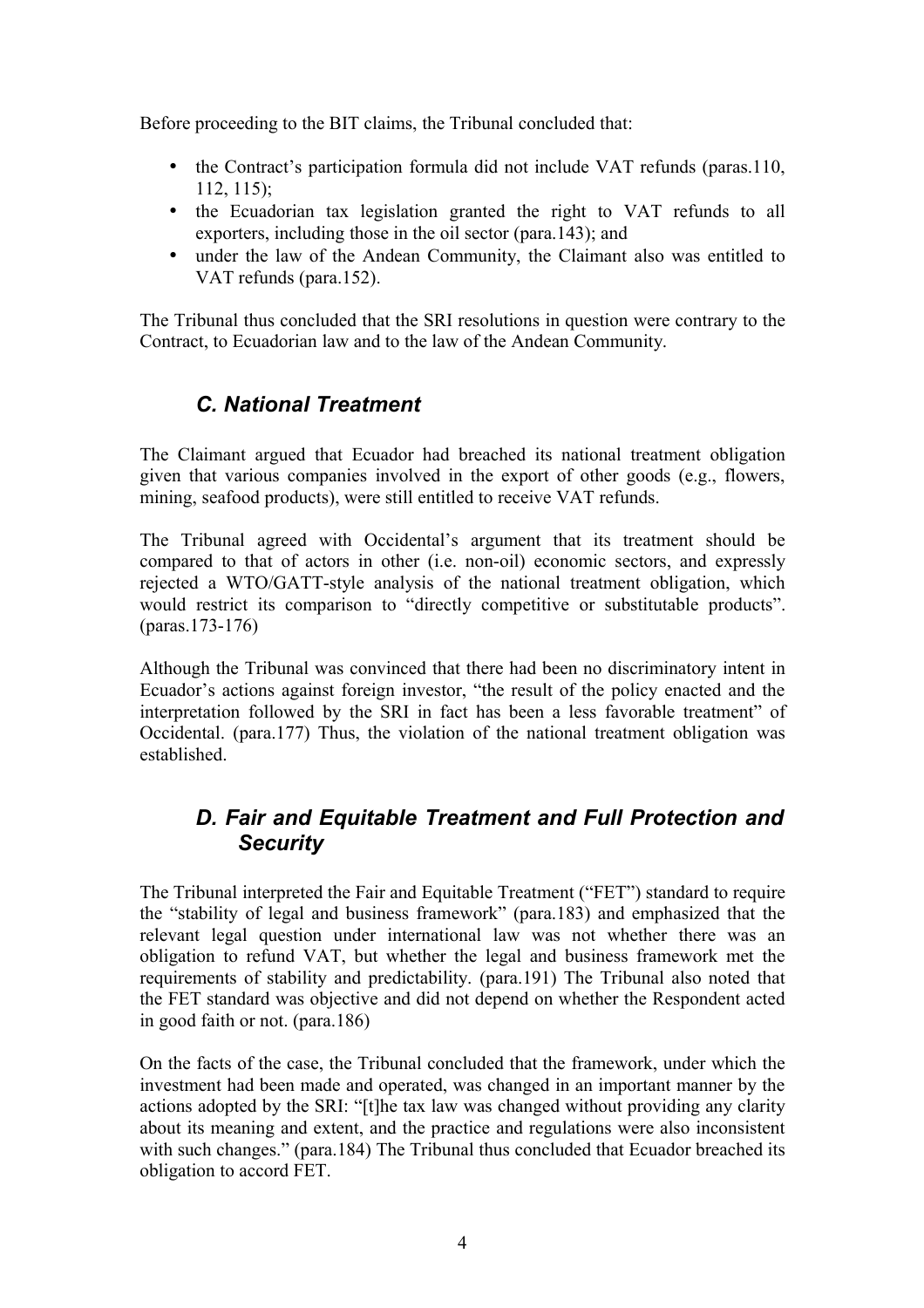Having found that Ecuador was in breach of the FET standard, the Tribunal held that this had the effect of also constituting a breach of the related BIT guarantee of Full Protection and Security. (para.187)

#### <span id="page-4-3"></span>*E. Impairment Claim - Rejected*

Article II (3) (b) of the BIT provided as follows:

Neither Party shall in any way impair by arbitrary or discriminatory measures the management, operation, maintenance, use, enjoyment, acquisition, expansion, or disposal of investments...

The Tribunal found that the management, operation, maintenance, use, enjoyment, acquisition, expansion or disposal of the investment had not been in any way *impaired* by the measures adopted. Therefore that claim was rejected.

## <span id="page-4-2"></span>**IV. Findings on Damages**

#### <span id="page-4-1"></span>*A. Law Applicable to the Determination of Damages*

In its award of damages, the Tribunal applied the BIT and international law.

#### <span id="page-4-0"></span>*B. Compensation*

The Tribunal did not discuss the applicable standard of compensation.

First, the Tribunal held that the investor was not obliged to return the amounts of VAT refunded to him in 2000-2001, and that the resolutions of the SRI requiring him to do so were without legal effect. (para.202)

Secondly, the Tribunal awarded the following damages as causally linked to BIT breaches:

- 1) Amounts of VAT paid by Occidental, whose refund was requested and denied by SRI (US\$ 12.6 million);
- 2) Amounts of VAT paid by Occidental, whose refund was not requested (US\$ 60.5 million). Even though the Respondent objected, arguing with reference to *Feldman*, that amounts of VAT, which had not been claimed, could not be granted, the Tribunal accepted the Claimant's argument, that any application for refund would have been futile in view of the earlier refusals of refund.

These two heads of damages totaled US\$ 73.1 million. The Tribunal adjusted this figure on the following basis. The Respondent objected to the amount of US\$ 95,000 in connection with the VAT effectively submitted for reimbursement pointing to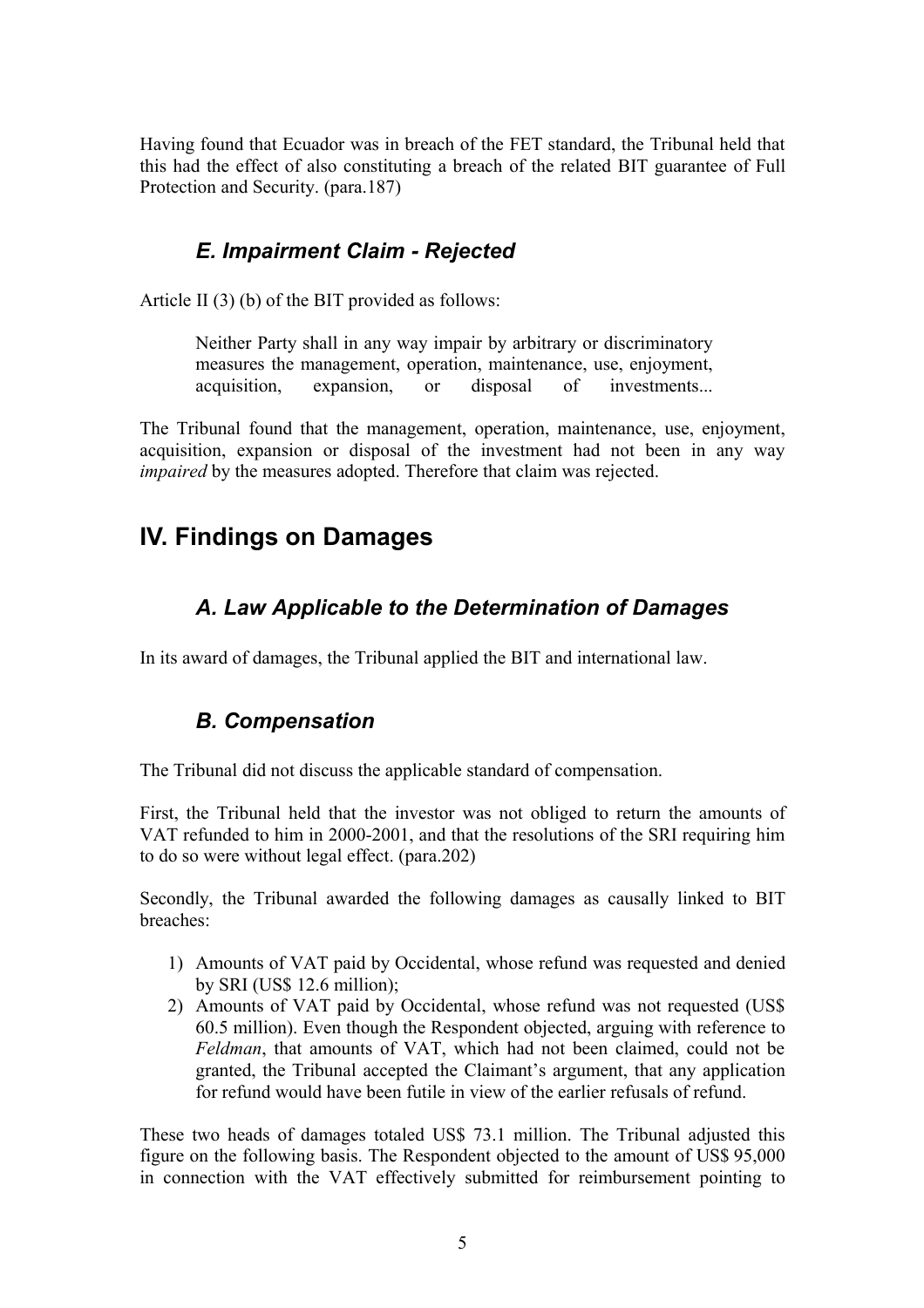impropriety of invoices and other aspects. This gave a correction factor of 0.0075, which, if applied to the total amount of US\$ 73.1 million, was equivalent to US\$ 550,000. As an additional "conservative measure", which the Tribunal took to ensure that compensation "does not exceed the amount of VAT which [Occidental] in fact should have been refunded", the Tribunal reduced compensation (US\$ 73.1 million) by a further 1.5 %, or approx. US\$ 1 million. Accordingly, the total amount of VAT awarded to Occidental was approx. US\$ 71.5 million. (para.207)

#### <span id="page-5-2"></span>*C. Date for Calculating Compensation*

The compensation of US\$ 71.5 million was determined by the amount of VAT which had had not been refunded by the Government of Ecuador by 31 December 2003. That date was apparently chosen by Tribunal as the one close to the date of the award.

The Tribunal refused to order a refund of VAT amounts that were not yet due to, or paid by, the Complainant, i.e. future damages (estimated by the Claimant at US\$ 121.3 million). The Tribunal relied on *Southern Pacific Properties*, *Chorzow Factory* and *Amoco* to support its view that those were "contingent and indeterminate damages" and therefore could not be awarded. (para.210)

### <span id="page-5-1"></span>*D. Measures to Avoid Double Recovery*

At the time of the arbitration, Occidental had several claims for VAT refunds pending at local courts in Ecuador. To avoid double recovery, the Tribunal

- (1) held that Occidental shall not benefit from any additional recovery;
- (2) directed the Claimant "to cease and desist from any local court actions, administrative proceedings or other actions seeking refund of any VAT paid through 31 December 2003"; and

(3) held that "any and all such actions and proceedings shall have no legal effect". (para.209)

#### <span id="page-5-0"></span>*E. Interest*

To calculate interest for the awarded amount up to 31 December 2003, the Tribunal used the rate applied by the SRI for delay or late payment of tax obligations, in accordance with Ecuadorian tax laws, which resulted in the amount of approx. US\$ 7 million. However, noting that those provisions were not directly applicable (the BIT being the applicable law), the Tribunal adjusted the amount of interest downwards (without giving specific reasons) and awarded only half of it (US\$ 3.5 million). Interest was not compounded.

The Tribunal also ordered simple interest at the rate 2.75 % p.a. from 1 January 2004 to the date of the award. In case of non-compliance with the award within 30 days, the Tribunal ordered simple interest at the rate of 4%, from the date 30 days following the